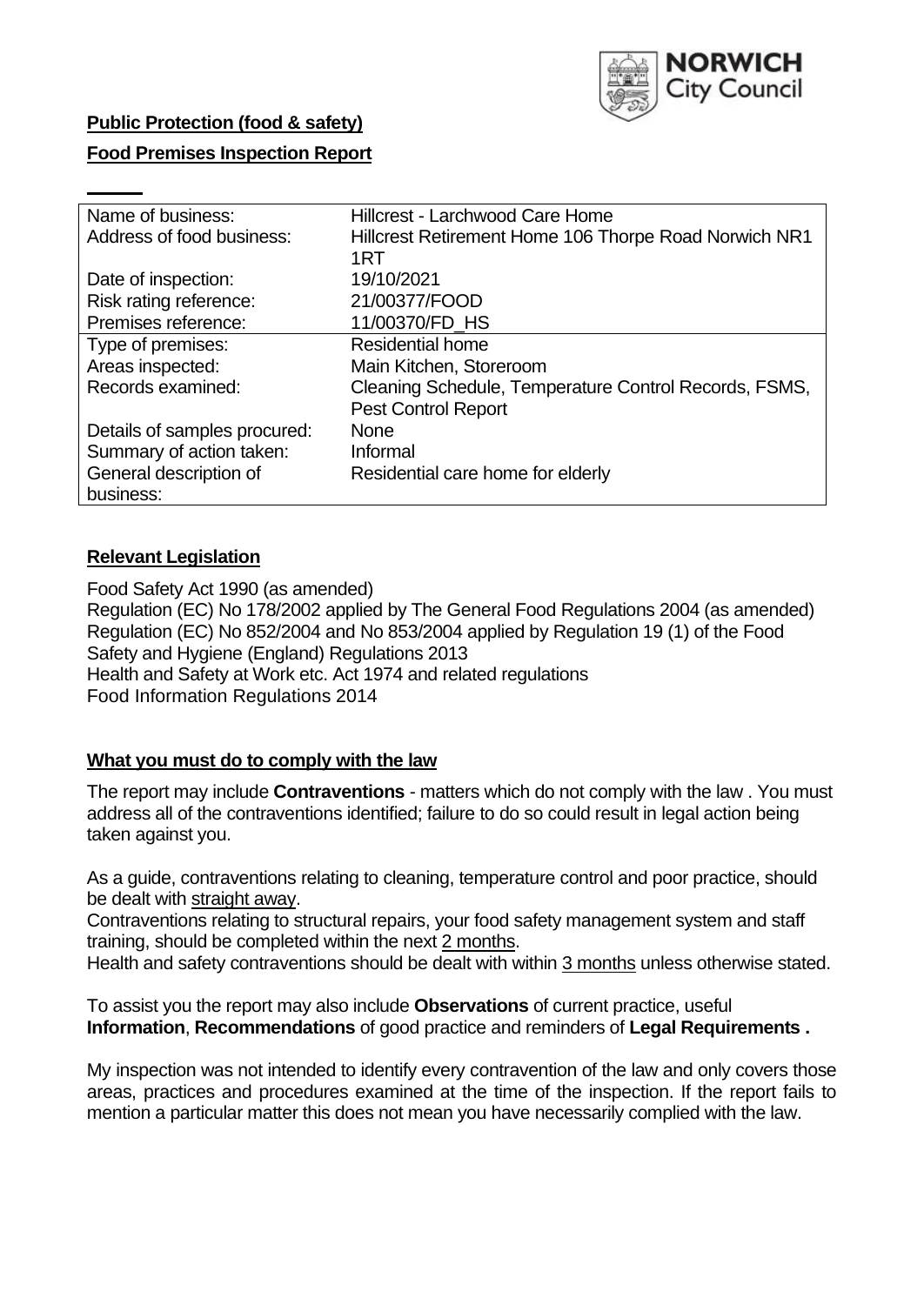# **FOOD SAFETY**

### **How we calculate your Food Hygiene Rating:**

 The food safety section has been divided into the three areas which you are scored against for the hygiene rating: 1. food hygiene and safety procedures, 2. structural requirements and 3. confidence in management/control procedures. Each section begins with a summary of what was observed and the score you have been given. Details of how these scores combine to produce your overall food hygiene rating are shown in the table.

| <b>Compliance Area</b>                     |          |    |           | <b>You Score</b> |                |    |                 |    |                |  |  |
|--------------------------------------------|----------|----|-----------|------------------|----------------|----|-----------------|----|----------------|--|--|
| <b>Food Hygiene and Safety</b>             |          |    |           | 0                | 5              | 10 | $\overline{15}$ | 20 | 25             |  |  |
| <b>Structure and Cleaning</b>              |          |    |           | $\Omega$         | 5              | 10 | 15              | 20 | 25             |  |  |
| Confidence in management & control systems |          |    |           | $\Omega$         | $\overline{5}$ | 10 | 15              | 20 | 30             |  |  |
|                                            |          |    |           |                  |                |    |                 |    |                |  |  |
| <b>Your Total score</b>                    | $0 - 15$ | 20 | $25 - 30$ |                  | $35 - 40$      |    | $45 - 50$       |    | > 50           |  |  |
| Your Worst score                           | 5.       | 10 | 10        |                  | 15             |    | 20              |    | $\blacksquare$ |  |  |
|                                            |          |    |           |                  |                |    |                 |    |                |  |  |
| <b>Your Rating is</b>                      | 5        |    |           | 3                | 2              |    |                 |    | $\overline{0}$ |  |  |

Your Food Hygiene Rating is 4 - a good standard



## **1. Food Hygiene and Safety**

 with legal requirements. You have safe food handling practices and procedures and all the Food hygiene standards are high. You demonstrated a very good standard of compliance necessary control measures to prevent cross-contamination are in place. Some minor contraventions require your attention. **(Score 5)** 

### Contamination risks

 **Contravention** The following exposed food to the general risk of cross-contamination with bacteria or allergens or its physical contamination with dirt, foreign objects or chemicals::

• raw wrapped meat on a tray was stored at the base of the chiller next to margarine tubs used for sandwich preparation.

 **Guidance** The FSA (visit <www.food.gov.uk> for more information) has issued guidance on controlling E.coli 0157 through:

- \* the complete separation of raw and ready-to-eat food
- \* the correct use of wash-hand basins and thorough hand-washing
- \* having dedicated equipment (including complex equipment) for raw and ready-to-eat foods
- \* through 2-stage cleaning and the correct use of sanitiser
- \* and by controlling the risks posed by soily vegetables.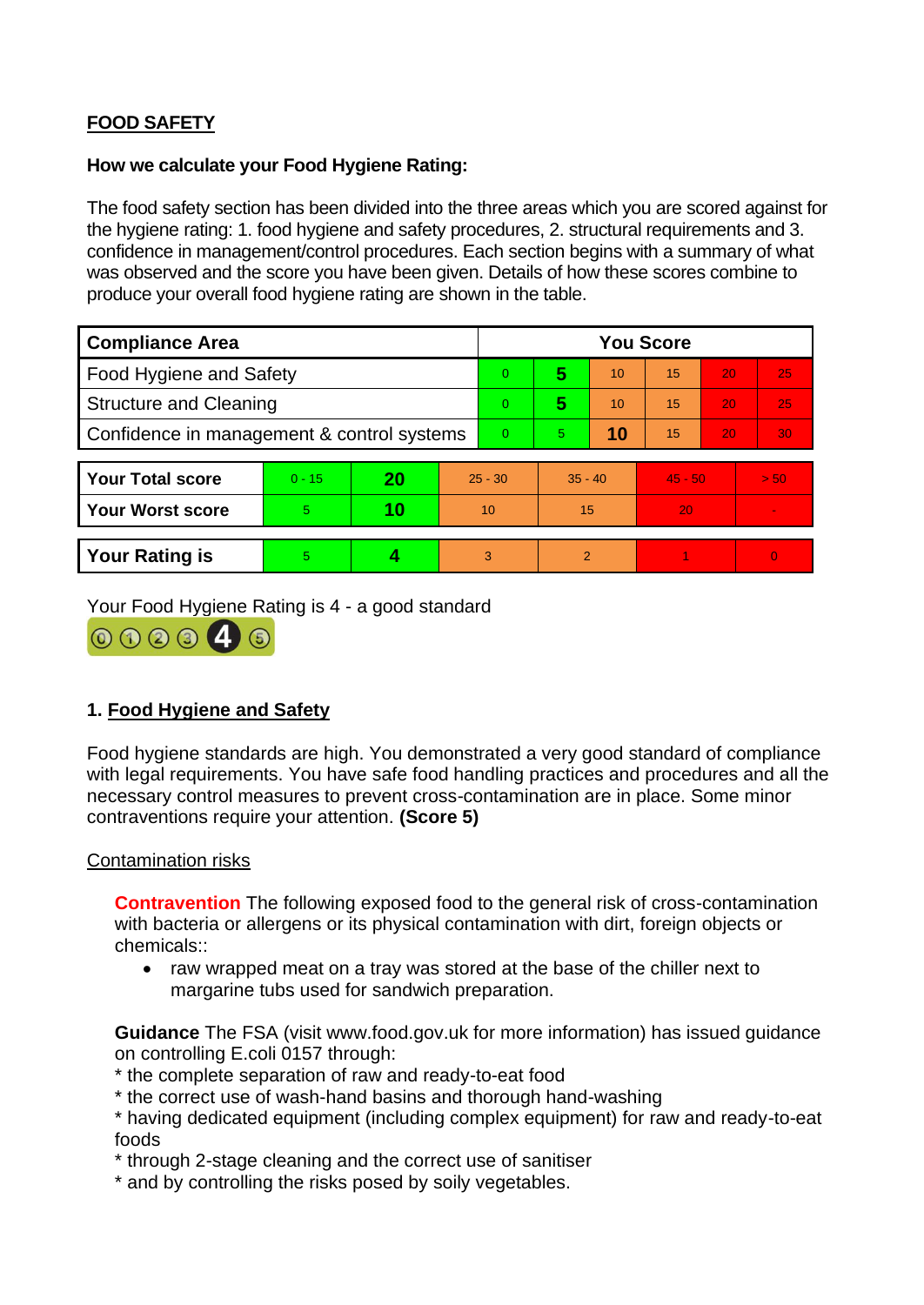**Observation** I was pleased to see you were generally able to demonstrate effective controls to prevent cross-contamination.

**Recommendation** You designate a raw meat handling area. This could be a small trolley.

#### Hand-washing

 **Information** We have a hand washing demonstration kit which you might like to borrow Duty Officer on 01603 212747 for more information. in order to demonstrate the principles of correct hand washing to your staff. Contact the

**Recommendation** Provide non-hand operated taps for hand washing e.g. knee operated or motion sensors.

 **Recommendation** After washing hands food handlers should turn the taps off using paper towel to prevent them from re contaminating their hands

**Observation** I was pleased to see hand washing was well managed.

#### Personal Hygiene

**Observation** I was pleased to see that standards of personal hygiene were high.

### Temperature Control

 **Recommendation** You can place a food mimic in your fridges. These can be probed to get a more realistic idea of the actual temperature of the foods in the fridge (some businesses use a lemon/ block of lard)

**Recommendation** Get some fridge thermometers. Do not rely on taking the readings from the digital readouts as these can be inaccurate.

**Recommendation** Infrared thermometers can be used as a simple and speedy way of checking the surface temperatures of hot and cold food. When using them you need to remember that they measure the surface temperature of the food or wrapping rather than the core temperature.

**Observation I** was pleased to see you were able to limit bacterial growth and/or survival by applying appropriate temperature controls at points critical to food safety and that you were monitoring temperatures.

### **2. Structure and Cleaning**

 The structure facilities and standard of cleaning and maintenance are all of a good standard and only minor repairs and/or improvements are required. Pest control and waste disposal provisions are adequate. The minor contraventions require your attention. **(Score 5)**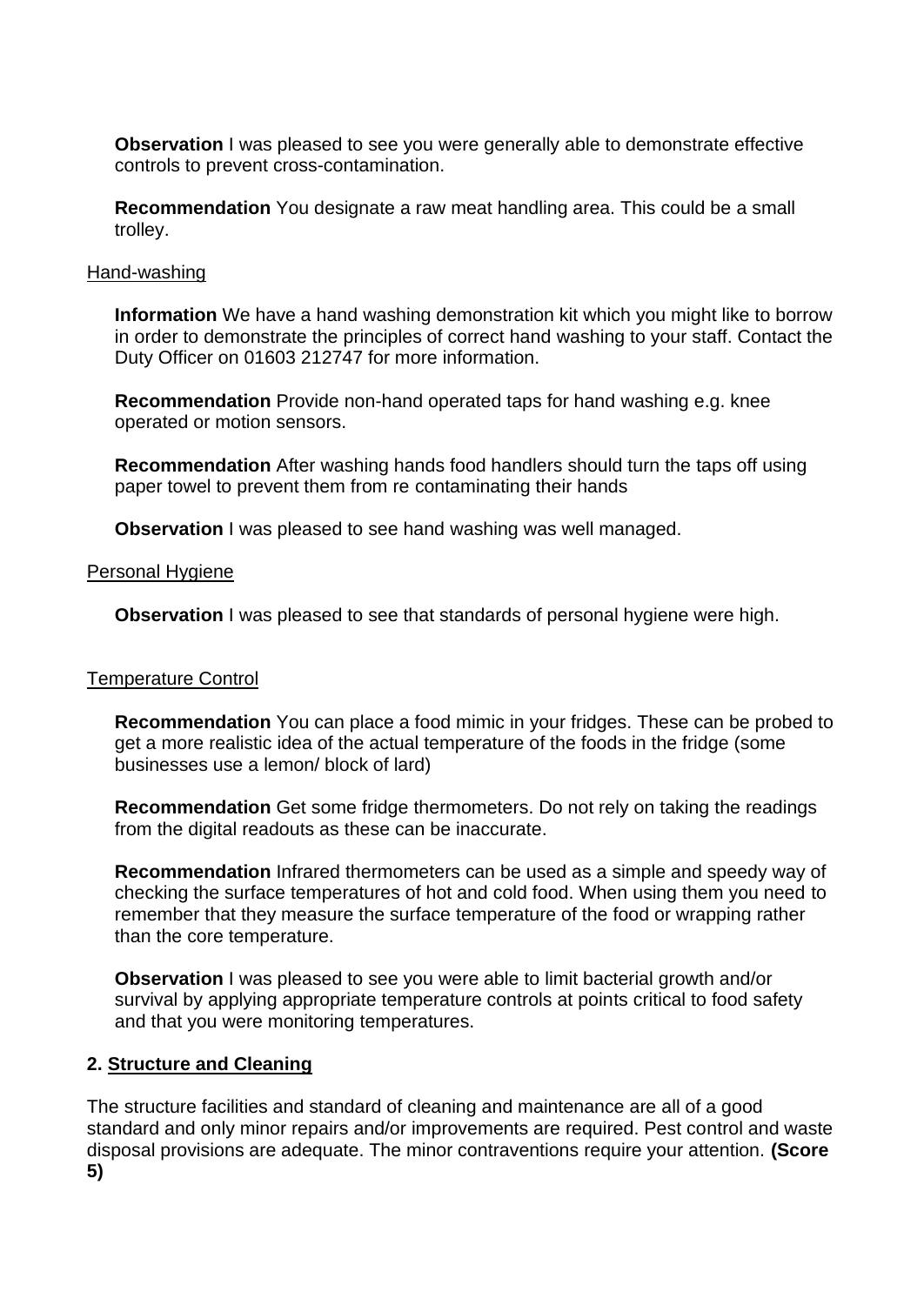### Cleaning of Structure

**Contravention** The following items were dirty and require more frequent and thorough cleaning:

- kitchen ceiling
- • kitchen floor and wall behind fryers. However these cannot easily be moved, so give consideration to this.

 **Contravention** The following items could not be effectively cleaned and must be covered or made non-absorbent:

• bare brick wall to new lean to store. This requires upgrading to a finish that is smooth, impervious and easily cleanable. The brick is rough and cannot be cleaned. ( It is recommended that this wall be plastered and painted.)

 **Observation** The kitchen had been well maintained and the standard of cleaning was good. I understand a refurbishment is planned.

#### Cleaning of Equipment and Food Contact Surfaces

**Information** Please refer to

<www.food.gov.uk/business-guidance/e-coli-cross-contamination-guidance>

 **Observation** You had dedicated equipment for the preparation of raw and ready-to-eat foods.

#### Cleaning Chemicals / Materials / Equipment and Methods

**Information** A surface sanitiser may be rendered ineffective if you are not following the correct dilution or allowing a sufficient time for the product to work (CONTACT TIME). Always follow the instructions on the product label.

 bacteria. Ensure hat they meet the following standards BS EN 1276:1997 and **Information** You must ensure that the sanitiser(s) you use are effective against 13697:2001.

 **Guidance** Even when using a surface sanitiser you should be following the 'two-stage' cleaning method. Apply the sanitiser once to remove visible dirt and food debris and then a second time to ensure effective disinfection. Make sure you follow the correct contact time for the product.

**Observation** I was pleased to see that the premises was kept clean and that your cleaning materials, methods and equipment were able to minimise the spread of harmful bacteria between surfaces.

#### **Maintenance**

**Contravention** The following had not been suitably maintained and must be repaired or replaced: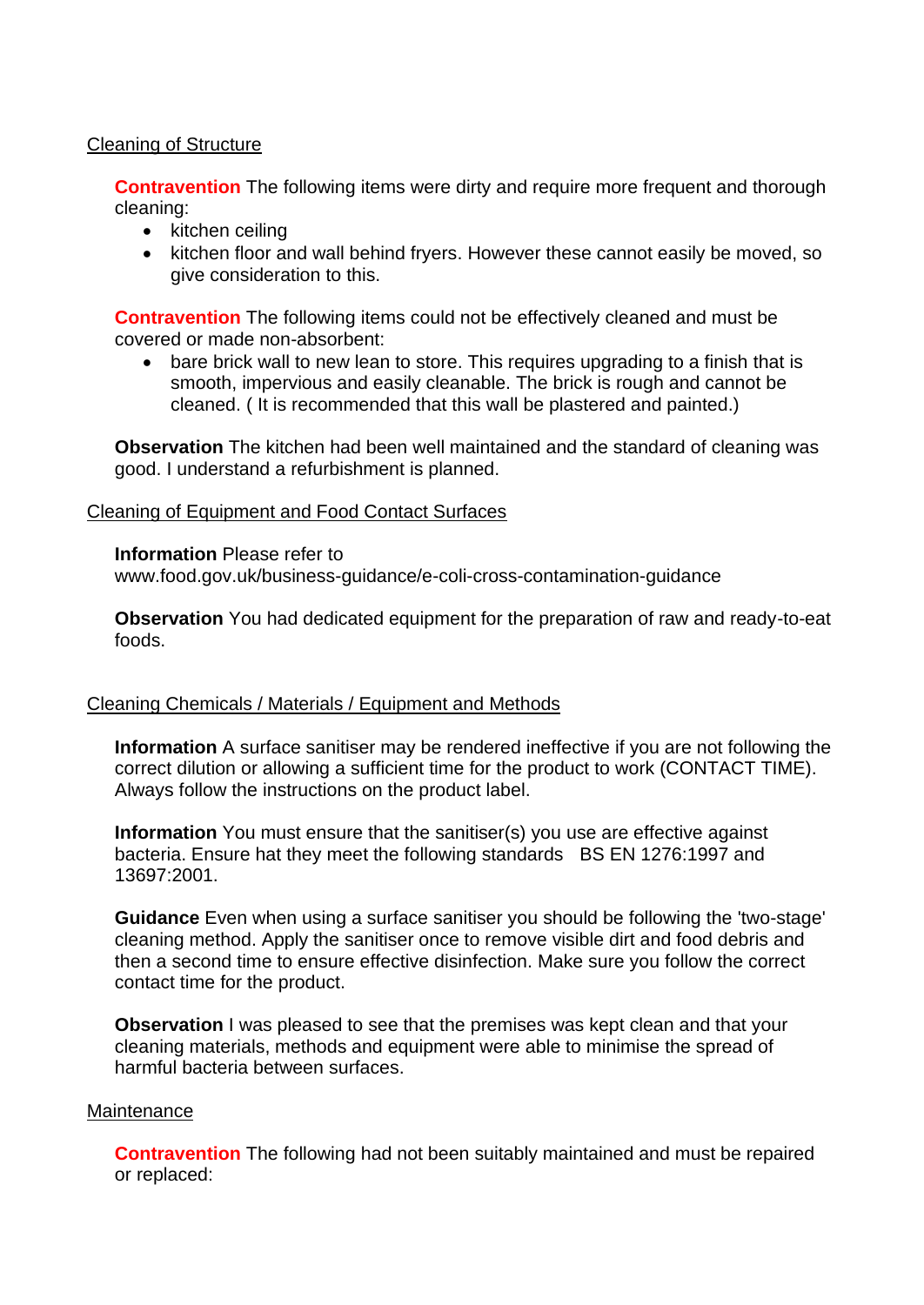- splits or holes in Altro flooring, where lifting, and also holed around drain cover
- loose coving at wall floor junction
- worn paint to door frame in kitchen and to rear of sink
- missing wall tiles

#### Facilities and Structural provision

 **Observation** I was pleased to see the premises had been generally well maintained and that adequate facilities had been provided.

#### Pest Control

**Observation** I was pleased to see that the premises was proofed against the entry of pests and that pest control procedures were in place.

#### **3. Confidence in Management**

 There are generally satisfactory food safety controls in place although there is evidence of some non-compliance with the law. The contraventions require your attention; although not critical to food safety they may become so if not addressed. **(Score 10)** 

#### Type of Food Safety Management System Required

**Observation** Your SFBB/food safety management system was in place and working well. I was confident you had effective control over hazards to food. However initially staff could not locate the Company document. Although practices were good, new staff need to be fully aware of this.

 demonstrate effective control over food spoilage organisms. **Observation** You were date labelling perishable foods appropriately and could

**Observation** You had colour-coded equipment and effective separation between raw and ready-to-eat food at all stages in your operation.

**Observation** You were monitoring (and recording) the temperatures of your fridges and freezers as well as the temperature of cooked/hot-held food and could demonstrate effective systems for controlling bacterial growth and survival.

**Observation** Catering records books where detailed logging of chilled, frozen, cook and hot hold temps are recorded. Daily and weekly cleaning records are kept.

However cannot find supportive Haccp document, but cook and Manager not aware and not trained. catering and food management doc found on line and printed off. Chef not seen. Needs to be implemented.

#### Proving Your Arrangements are Working Well

 **Contravention** The following are needed in order to demonstrate your food safety management system is working: